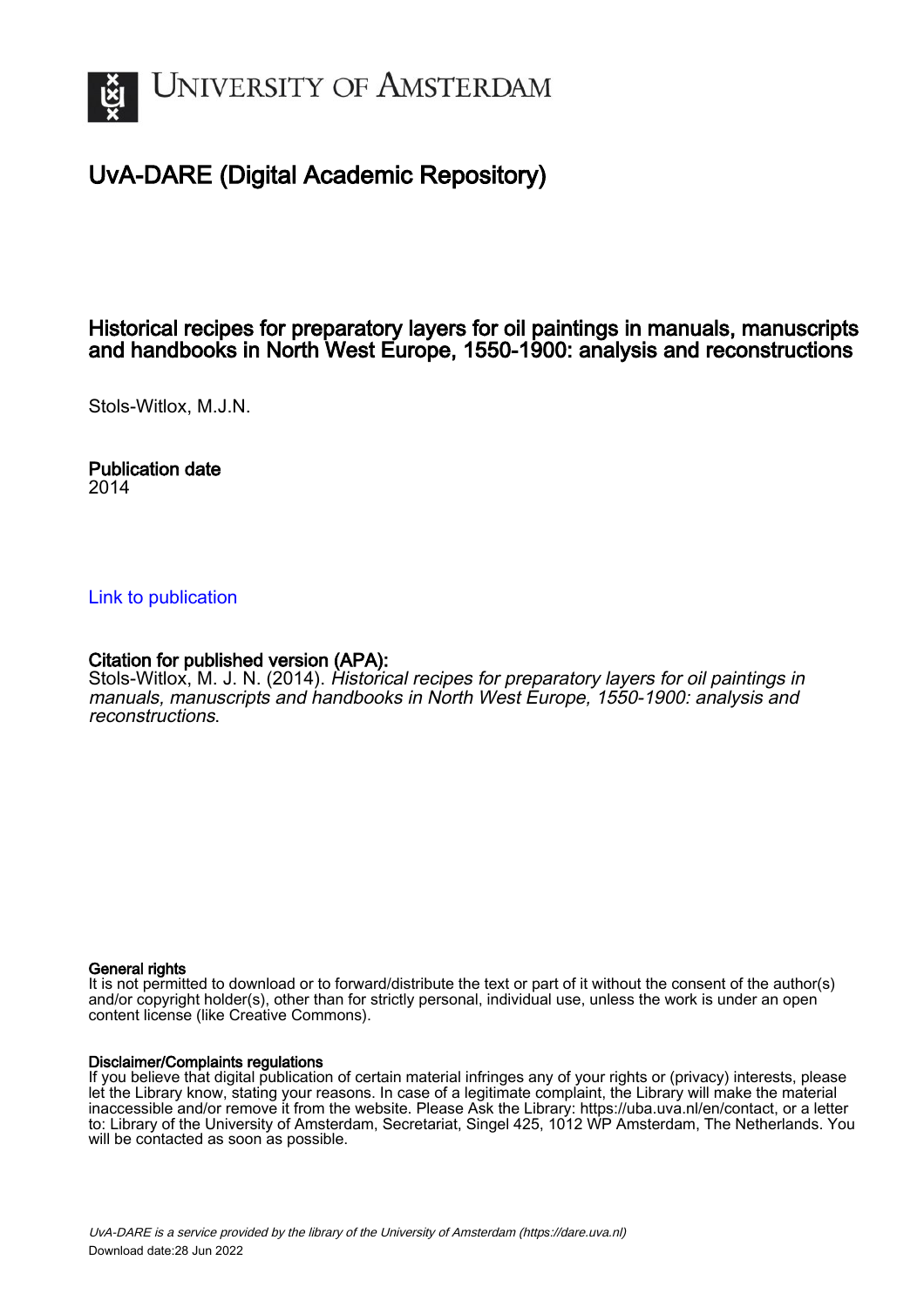# Table of contents of Volume 1

| 1.1   |                                                                                           |  |
|-------|-------------------------------------------------------------------------------------------|--|
| 111   |                                                                                           |  |
| 1.1.2 | The evolution of source research: developments in source research methodology 24          |  |
| 1.1.3 |                                                                                           |  |
| 1.1.4 |                                                                                           |  |
| 1.1.5 | From the 1970s onwards: more combinations of recipe research and instrumental analysis 29 |  |
| 1.1.6 |                                                                                           |  |
| 12    |                                                                                           |  |
| 13    |                                                                                           |  |
| 14    |                                                                                           |  |

# **PART I: DESCRIPTION OF THE RECIPE DATASET AND ANALYSIS OF THE RECIPES ........................................................................................................ 43**

# **CHAPTER 2 THE RECIPE COLLECTION, THE AUTHORS AND THE IMPACT OF**

| 21  |  |
|-----|--|
| 2.2 |  |
| 2.3 |  |
| 24  |  |
| 25  |  |
| 2.6 |  |
| 2.7 |  |

|       | <b>CHAPTER 3 PREPARATORY LAYERS FOR OIL PAINTING; THEIR</b> |  |
|-------|-------------------------------------------------------------|--|
|       |                                                             |  |
| 3.1   |                                                             |  |
| 3.1.1 |                                                             |  |
|       |                                                             |  |
| 3.1.3 |                                                             |  |
|       |                                                             |  |
|       |                                                             |  |
|       |                                                             |  |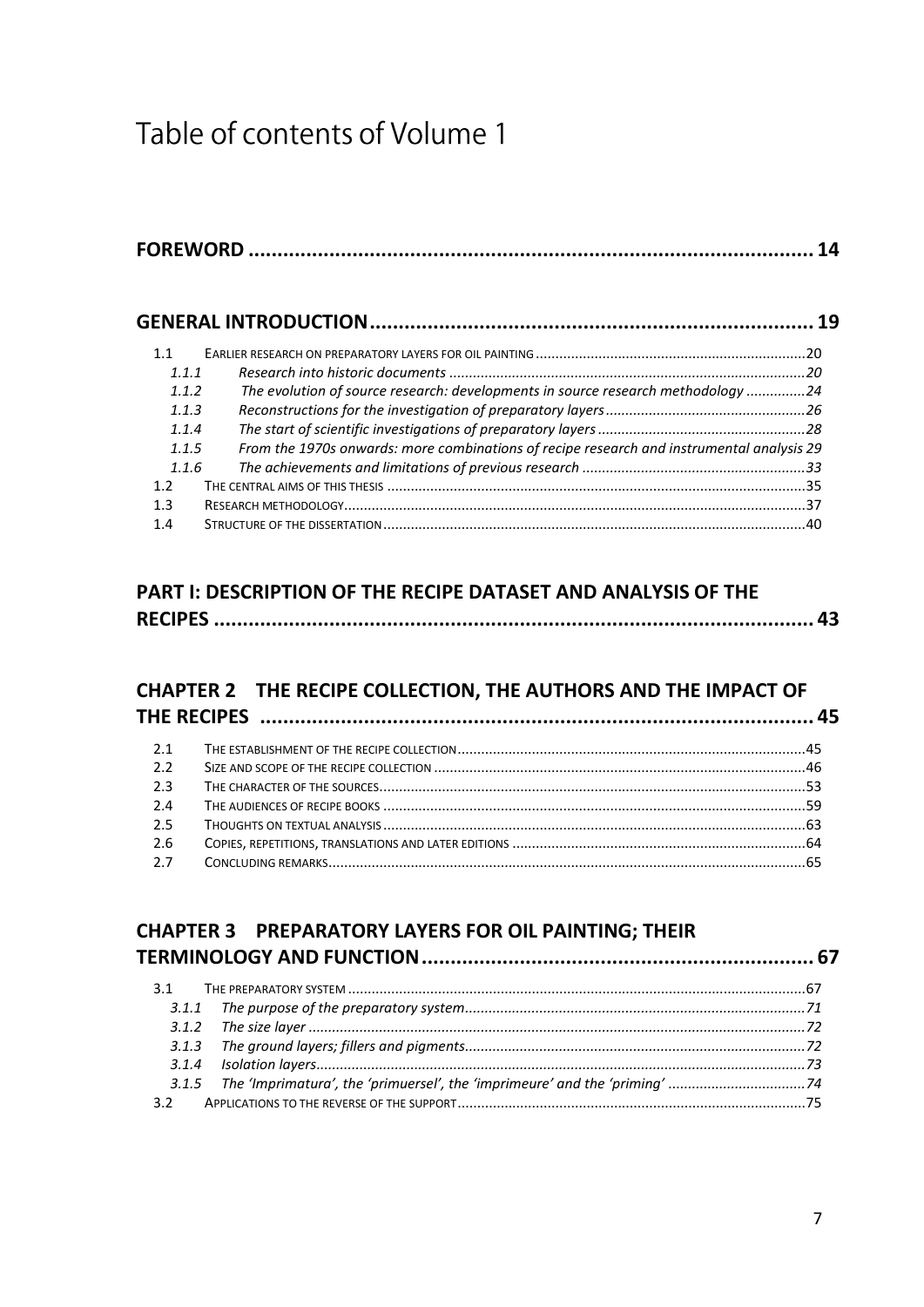| <b>CHAPTER 4 BACKGROUND: MAIN DEVELOPMENTS IN NORTH WEST</b> |  |
|--------------------------------------------------------------|--|
|                                                              |  |
| 4.1                                                          |  |
| 4.1.1                                                        |  |
| 4.1.2                                                        |  |
| 4.2                                                          |  |
| 4.2.1                                                        |  |
| 4.2.2                                                        |  |
| 4.3                                                          |  |
| 4.4                                                          |  |

### **CHAPTER 5 CHRONOLOGICAL DEVELOPMENTS IN PREPARATORY LAYER RECIPES 1550-1900 ....................................................................................... 95**

| 5.1   |                                                                              |  |
|-------|------------------------------------------------------------------------------|--|
| 5.1.1 |                                                                              |  |
| 5.1.2 |                                                                              |  |
| 5.1.3 |                                                                              |  |
| 5.2   |                                                                              |  |
|       |                                                                              |  |
| 5.2.1 |                                                                              |  |
| 5.2.2 |                                                                              |  |
| 5.3   | PREPARATORY LAYERS ON CANVAS, CHRONOLOGY IN MATERIALS AND LAYER BUILD-UP 108 |  |
| 5.3.1 |                                                                              |  |
| 5.3.2 |                                                                              |  |
| 5.3.3 |                                                                              |  |
| 5.4   |                                                                              |  |
| 5.4.1 |                                                                              |  |
| 5.4.2 |                                                                              |  |
| 5.4.3 |                                                                              |  |
| 5.4.4 |                                                                              |  |
| 5.5   |                                                                              |  |
| 5.6   |                                                                              |  |
|       |                                                                              |  |

# **CHAPTER 6. THE MATERIALS DESCRIBED IN THE RECIPES ....................... 141**

| 6.1   |  |
|-------|--|
| 6.1.1 |  |
| 6.1.2 |  |
| 6.1.3 |  |
| 6.2   |  |
| 6.2.1 |  |
| 6.2.2 |  |
| 6.2.3 |  |
| 6.2.4 |  |
| 6.2.5 |  |
| 6.2.6 |  |
| 6.2.7 |  |
| 6.3   |  |
| 6.3.1 |  |
| 6.3.2 |  |
| 6.3.3 |  |
| 6.3.4 |  |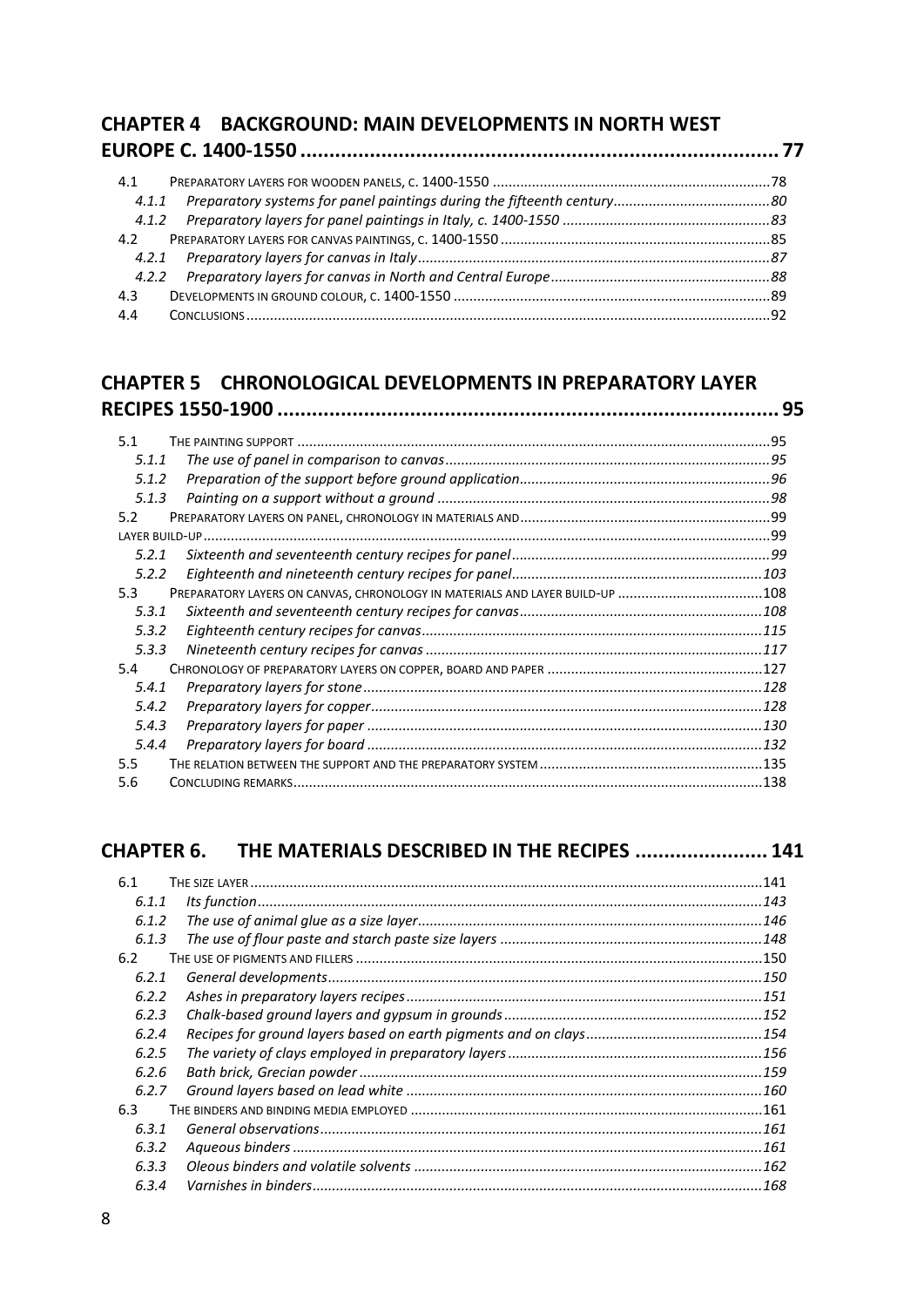| 6.4 |                                                                                                  |  |
|-----|--------------------------------------------------------------------------------------------------|--|
|     | 6.5 PREPARATORY LAYERS IN ALTERNATIVE PAINTING METHODS (WAX PAINTING, THE KINGSTONIAN SYSTEM AND |  |
|     |                                                                                                  |  |
|     |                                                                                                  |  |

# **CHAPTER 7 APPLICATION AND TEXTURE .................................................. 179**

| 7.1.1<br>7.1.2<br>7.1.3<br>7.1.4<br>7.1.5<br>The ground material: consistency of the ground mixture, the degree of pigment and filler<br>7.2.1<br>7.2.2<br>7.2.3<br>7.2.4<br>7.3.1<br>7.3.2 | 7.1 | .179 |
|---------------------------------------------------------------------------------------------------------------------------------------------------------------------------------------------|-----|------|
|                                                                                                                                                                                             |     |      |
|                                                                                                                                                                                             |     |      |
|                                                                                                                                                                                             |     |      |
|                                                                                                                                                                                             |     |      |
|                                                                                                                                                                                             |     |      |
|                                                                                                                                                                                             | 7.2 |      |
|                                                                                                                                                                                             |     |      |
|                                                                                                                                                                                             |     |      |
|                                                                                                                                                                                             |     |      |
|                                                                                                                                                                                             |     |      |
|                                                                                                                                                                                             |     |      |
|                                                                                                                                                                                             | 7.3 |      |
|                                                                                                                                                                                             |     |      |
|                                                                                                                                                                                             |     |      |
| 7.3.3                                                                                                                                                                                       |     |      |
|                                                                                                                                                                                             | 7.4 |      |
|                                                                                                                                                                                             | 7.5 |      |
|                                                                                                                                                                                             |     |      |

| 8.1 |  |
|-----|--|
| 8.2 |  |
| 8.3 |  |
| 8.4 |  |
| 8.5 |  |
| 8.6 |  |

| 9.1 |                                                                                  |  |
|-----|----------------------------------------------------------------------------------|--|
| 9.2 | EVIDENCE FOR THE EXISTENCE OF PROFESSIONAL PRIMERS IN HISTORICAL RECIPE BOOKS221 |  |
| 9.3 |                                                                                  |  |
| 9.4 |                                                                                  |  |
| 9.5 |                                                                                  |  |
| 9.6 |                                                                                  |  |
| 9.7 |                                                                                  |  |

|      | CHAPTER 10 THE AGEING OF PREPARATORY LAYERS  235 |  |
|------|--------------------------------------------------|--|
| 10.1 |                                                  |  |
| 102  |                                                  |  |
|      |                                                  |  |
|      |                                                  |  |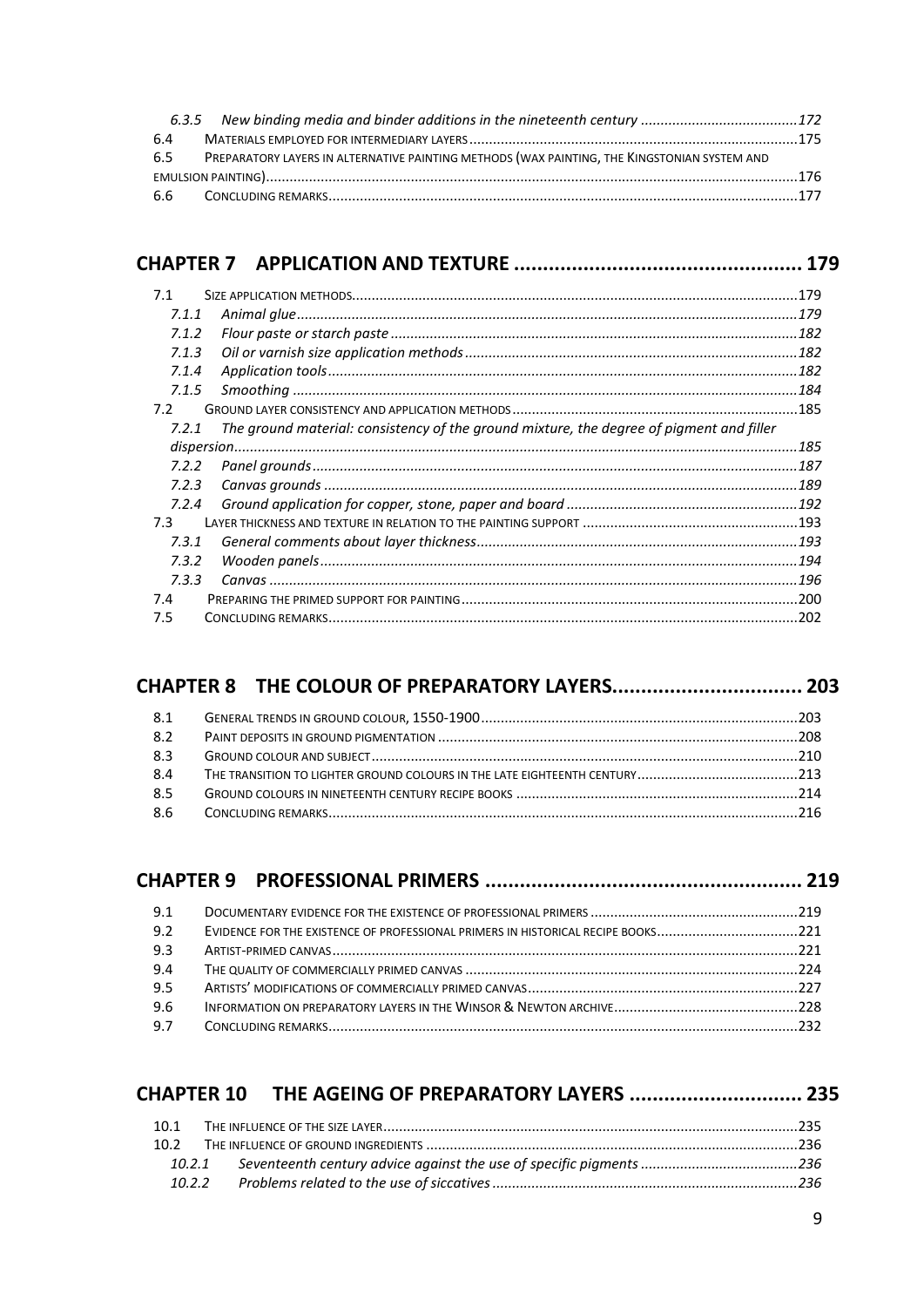| 10.2.3 |                                                                                    | .236 |
|--------|------------------------------------------------------------------------------------|------|
| 10.3   |                                                                                    | .238 |
| 10.4   |                                                                                    | 244  |
| 10.4.1 | The stability of aqueous grounds and their role in preventing paint discolouration | 244  |
| 10.4.2 |                                                                                    | .249 |
| 10.4.3 | The absorbency of grounds available commercially in the nineteenth century         | .251 |
| 10.4.4 |                                                                                    | .252 |
| 10.4.5 | Modifying ground absorbency: isolation layers, combinations of absorbent and non-  |      |
|        |                                                                                    | 253  |
| 10.5   |                                                                                    | .255 |
| 10.5.1 |                                                                                    | .257 |
| 10.6   |                                                                                    | .258 |
| 10.6.1 |                                                                                    | 259  |
| 10.6.2 |                                                                                    | .260 |
| 10.7   |                                                                                    | 261  |

## **PART II: RECONSTRUCTION-BASED STUDIES OF RECIPES............................. 265**

|--|--|

# **CHAPTER 11 SIZE LAYERS FOR OIL PAINTING IN WESTERN EUROPEAN SOURCES (1500-1900). HISTORICAL RECIPES AND RECONSTRUCTIONS ....... 269**

| 11 1   |        |  |  |
|--------|--------|--|--|
| 11.2   |        |  |  |
| 11.3   |        |  |  |
| 11.3.1 |        |  |  |
| 11.3.2 |        |  |  |
| 11.3.3 |        |  |  |
|        | 11.3.4 |  |  |
|        | 11.3.5 |  |  |
| 114    |        |  |  |
| 11.5   |        |  |  |

# **CHAPTER 12 FLOUR PASTE IN RECIPES FOR PREPARATORY LAYERS FOR OIL PAINTING, 1550-1900 ........................................................................... 279**

| 121    | -279                                                                                         |
|--------|----------------------------------------------------------------------------------------------|
| 12.2   |                                                                                              |
| 12.3   | TEXTUAL ANALYSIS OF HISTORICAL RECIPES THAT INCLUDE FLOUR OR STARCH IN PREPARATORY LAYERS281 |
| 12.3.1 |                                                                                              |
| 12.3.2 |                                                                                              |
| 12.4   |                                                                                              |
| 12.4.1 |                                                                                              |
| 12.4.2 |                                                                                              |
| 12.4.3 |                                                                                              |
| 12.4.4 | .285                                                                                         |
| 12.5   | . 286                                                                                        |
| 12.5.1 | Historical production methods for wheat and rye starch: from flour or from grains286         |
|        |                                                                                              |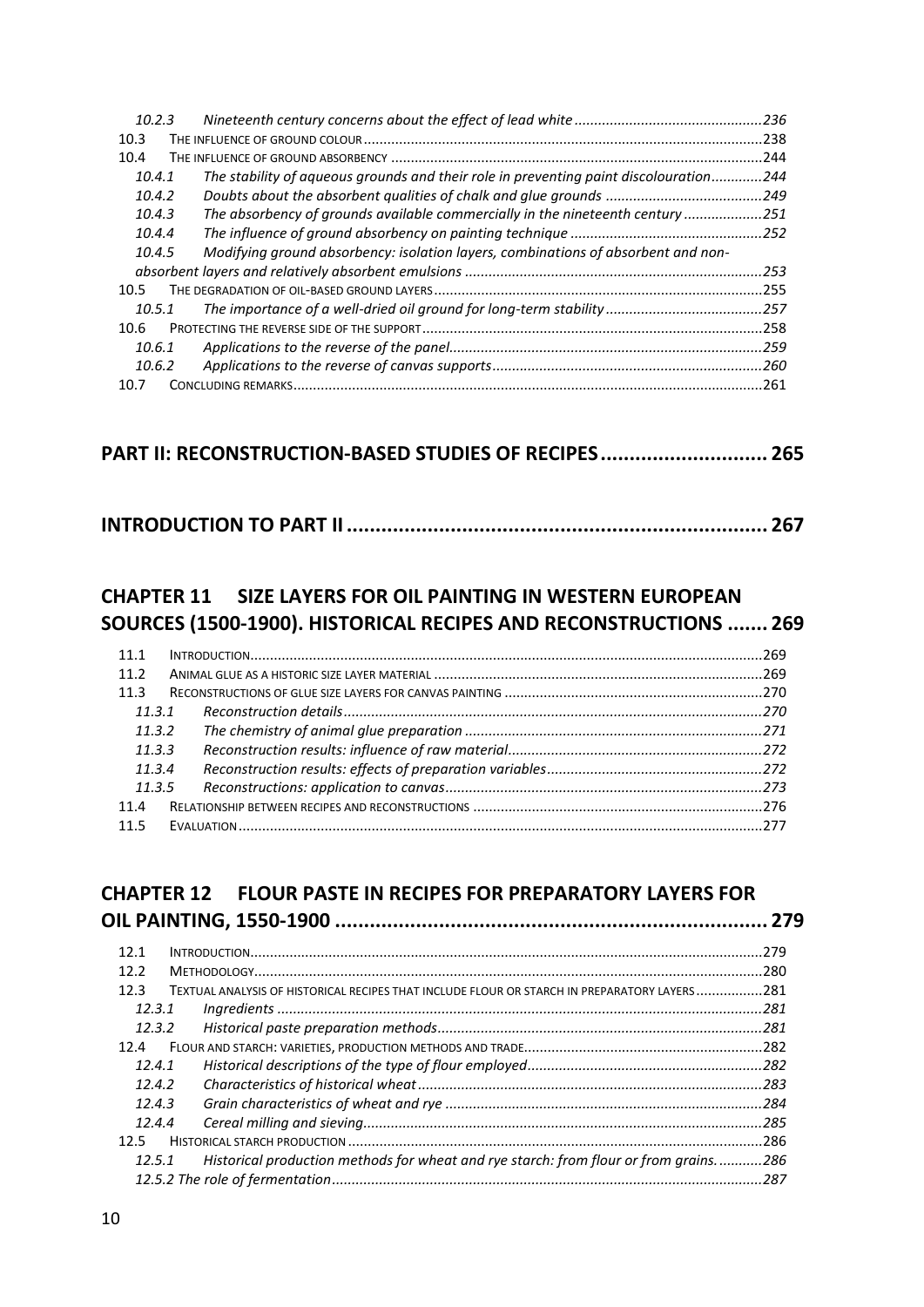| 12.6  |                                                                                                     |  |
|-------|-----------------------------------------------------------------------------------------------------|--|
| 12.7  |                                                                                                     |  |
| 12.8  |                                                                                                     |  |
| 12.9  |                                                                                                     |  |
| 12.10 |                                                                                                     |  |
|       | 12.10.1 Size layers and grounds: working properties and visual characteristics 292                  |  |
|       | 12.10.2 Examination of reconstructions in cross section with light microscopy; results of potassium |  |
|       |                                                                                                     |  |
|       |                                                                                                     |  |

# **CHAPTER 13 LEAD WHITE: THE IMPLICATIONS OF THE USE OF DIFFERENT**

| 13.2 |  |
|------|--|
| 13.3 |  |
| 13.4 |  |
| 135  |  |
|      |  |
| 137  |  |
| 13.8 |  |

# **CHAPTER 14 'TO PREPARE WHITE EXCELLENT...'. RECONSTRUCTIONS INVESTIGATING THE INFLUENCE OF WASHING. GRINDING AND DECANTING** OF STACK-PROCESS LEAD WHITE ON PIGMENT COMPOSITION AND

| 14.2 |  |
|------|--|
| 14.3 |  |
| 14.4 |  |
| 14.5 |  |
| 14.6 |  |
|      |  |

| <b>CHAPTER 15</b> | RECONSTRUCTING SEVENTEENTH-CENTURY STREAKY |  |
|-------------------|--------------------------------------------|--|
|                   |                                            |  |
| 15.1              |                                            |  |
| 15.2              |                                            |  |
| 15.3              |                                            |  |
| 15.4              |                                            |  |
| 15.4.1            |                                            |  |
| 15.4.2            |                                            |  |
| 15.4.3            |                                            |  |
| 15.4.4            |                                            |  |
| 15.5              |                                            |  |
| 15.5.1            |                                            |  |
| 15.5.2            |                                            |  |
| 15 6              |                                            |  |